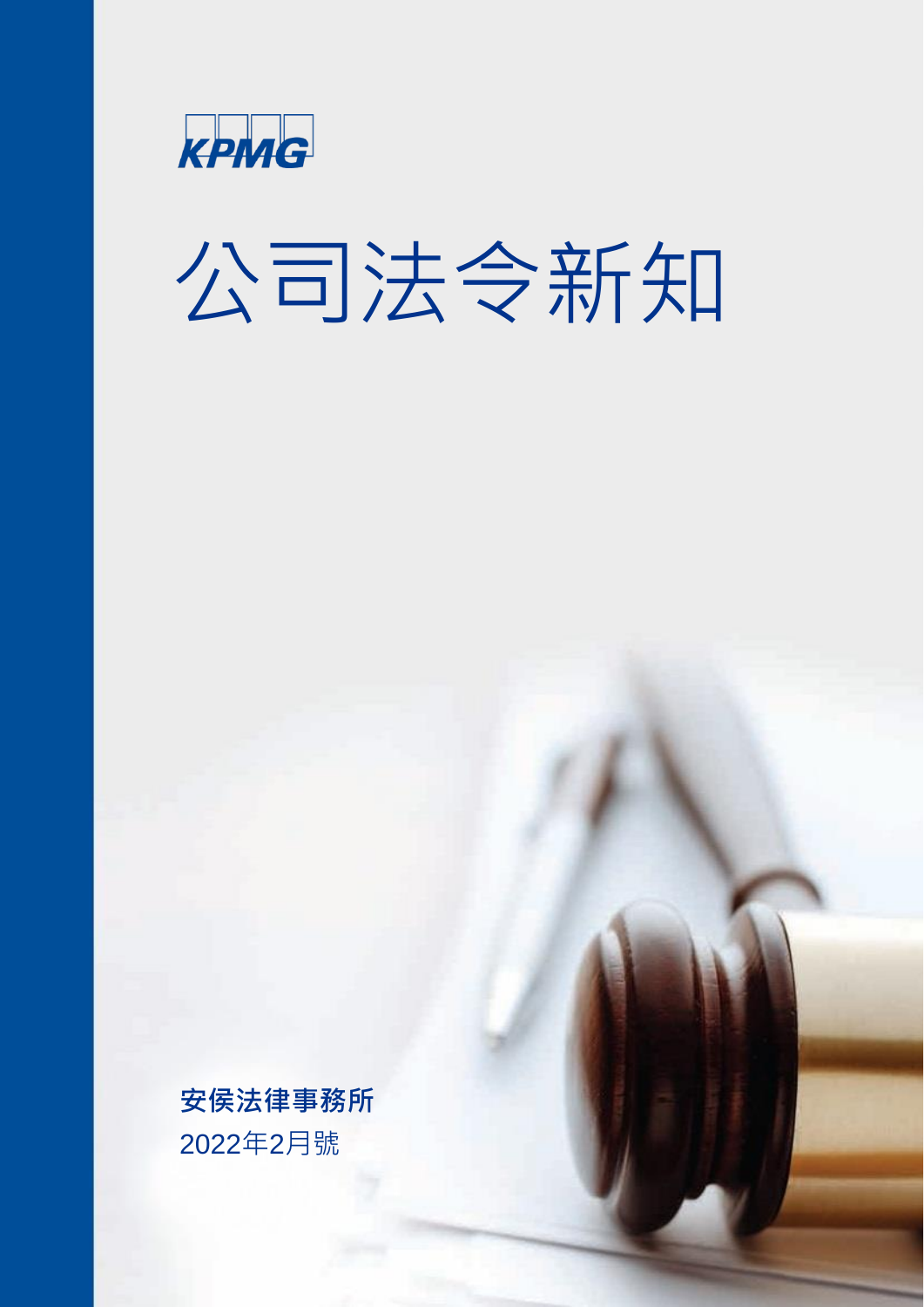#### **本期內容**

a bi prest

- **公發公司及其子公司執行特定重大關係人交易須經股東會 通過**
- **公司章程載明全額發行者同額減增資應經股東會特別決議 修正章程**
- **勞基法修正草案放寬女性夜間工作之限制並擴大雇主應提 供之措施**

### **安侯法律編輯群**

翁士傑 執行顧問 鍾典晏 合夥律師 顏良家 律師

(国际公司



為使讀者輕鬆掌握最新企業經營 法令資訊,及時因應法令修改所 帶來法令遵循挑戰。藉由KPMG 的導讀及觀察資訊,提供讀者精 準迅速掌握因應環境變化所需之 各項財經法令訊息,期使企業在 經營上能建立前瞻的思維及宏觀 的視野。

### [Tax 360 app](http://onelink.to/kpmgtax360)

讓身為專業人士的您隨時掌握最 Hot的稅務及法律議題、期刊書 籍及活動新訊。掃瞄或點選下圖 即可開啟App安裝頁面。



KPMG International Limited, a private English company limited by guarantee. All rights reserved.

**iOS [Android](http://onelink.to/kpmgtax360)**

© 2022 KPMG Law Firm, a Taiwan licensed law firm and a member firm of the KPMG global organization of independent member firms affiliated with

G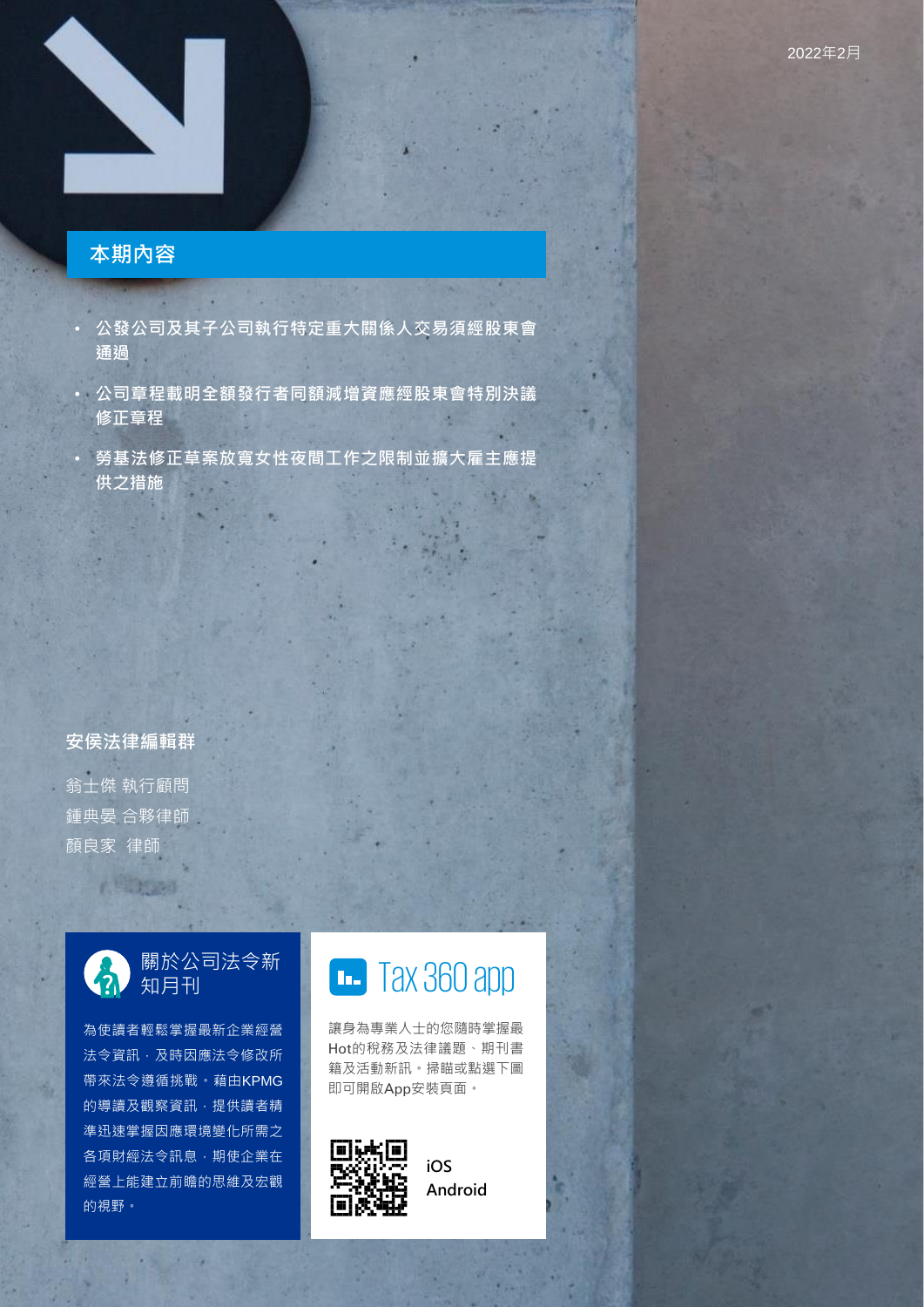### 公發公司及其子公司執行特定重大 關係人交易須經股東會通過

金管會近日發布《公開發行公司取得或處分資產處理準 則》(下稱「取處準則」)之修正條文,且修正條文自 發布日起施行。此次修正中對於公發公司影響較為重大 者,即屬針對關係人交易之修正。此修正主要係為強化 關係人交易之管理,並保障公發公司少數股東對公司與 關係人交易表達意見之權利,而將重大關係人交易之程 序門檻提高。針對交易金額達總資產百分之十之交易, 由原本之董事會及監察人承認即可,改為須由股東會同 意。此外,為避免公發公司透過其非公發之子公司進行 此類型交易,以規避須經股東會同意之規定,因此亦將 此規定適用於非公發子公司。惟若屬母子公司,或子公 司間之交易,則可不適用此規定。

### KPMG Observations **KPMG** 配點

因應此次取處準則之修正,公司首先應著手進行內部取 處辦法之修訂,目未來除應留意自身於進行關係人交易 時,應確認金額是否已達須經股東會通過之門檻外,對 於非公發子公司金額較為龐大之關係人交易,公發公司 也應確認自身是否須召開股東會以通過子公司之該交 易。取處準則雖主要係以公發公司為規範對象,惟在該 進則中,仍有若干規定係滴用於公發公司之非公發子公 司。有鑑於此,提醒公發公司對於非公發之子公司,於 其進行重大交易時,不可僅因其非屬公發公司而逕認其 無適用取處準則之可能,公發公司仍應留意自身是否可 能因子公司之重大交易行為,因此須代為公告或甚至須 召開股東會以同意子公司之該筆交易。(作者:顏良家 律師)

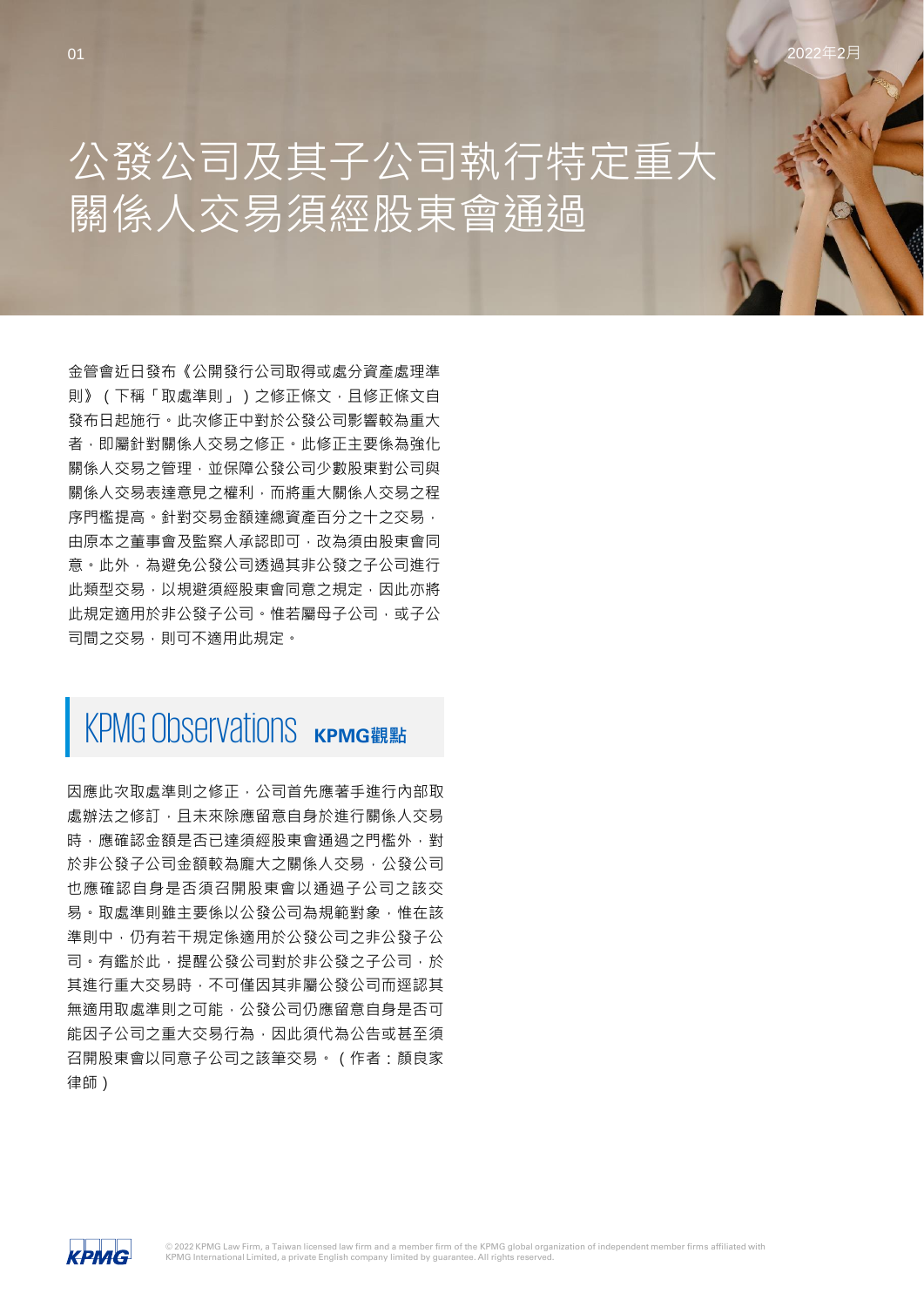### 公司章程載明全額發行者同額 減增資應經股東會特別決議修 正章程

經濟部近日發布經商字第11102401370號函釋, 指出 其於100年2月17日所發布之經商字第10002402520號 函釋(下稱「100年函釋」),將不再援用。此兩號函 釋所涉及之爭議,係有關當公司章程載有公司之資本總 額「全額發行」時,若公司先減資再增資,日減資及增 資之數額相同時,是否須經股東會特別決議變更章程之 問題。依據《公司法》,公司得選擇將章程所載股份總 數一次發行完畢,亦得選擇在該總數內由董事會決議分 次發行。若公司選擇前者,則一般而言,於公司進行減 資時,因會涉及章程所載資本總額之變更,因此須經股 東會特別決議修正章程後,始得進行減資。然而當公司 進行同額減資再增資時,因章程所載資本總額並未變 更,此時是否仍須變更章程即生疑義。雖於100年函釋 中,經濟部認為毋須修章,然而依最高法院及經濟部之 最新見解,則認為此情形須變更章程。

### KPMG Observations KPMG觀點

在上述最高法院及經濟部之最新見解下,若公司係採一 次全額發行章程所載股數,則即使公司係同額減資再增 資,不涉及章程所載股數總額之變更,仍然會因減資與 章程所定「全額發行」之要件不符,而須先經股東會特 別決議修章。若公司希望採取較具彈性之作法,避免適 用此較高之決議門檻,企業可以考慮避免於公司章程中 加入「全額發行」之要件,以避免往後若有同額進行減 資再增資之需求時,於股東會之決議門檻上須適用較嚴 格之特別決議門檻。(作者:顏良家律師)

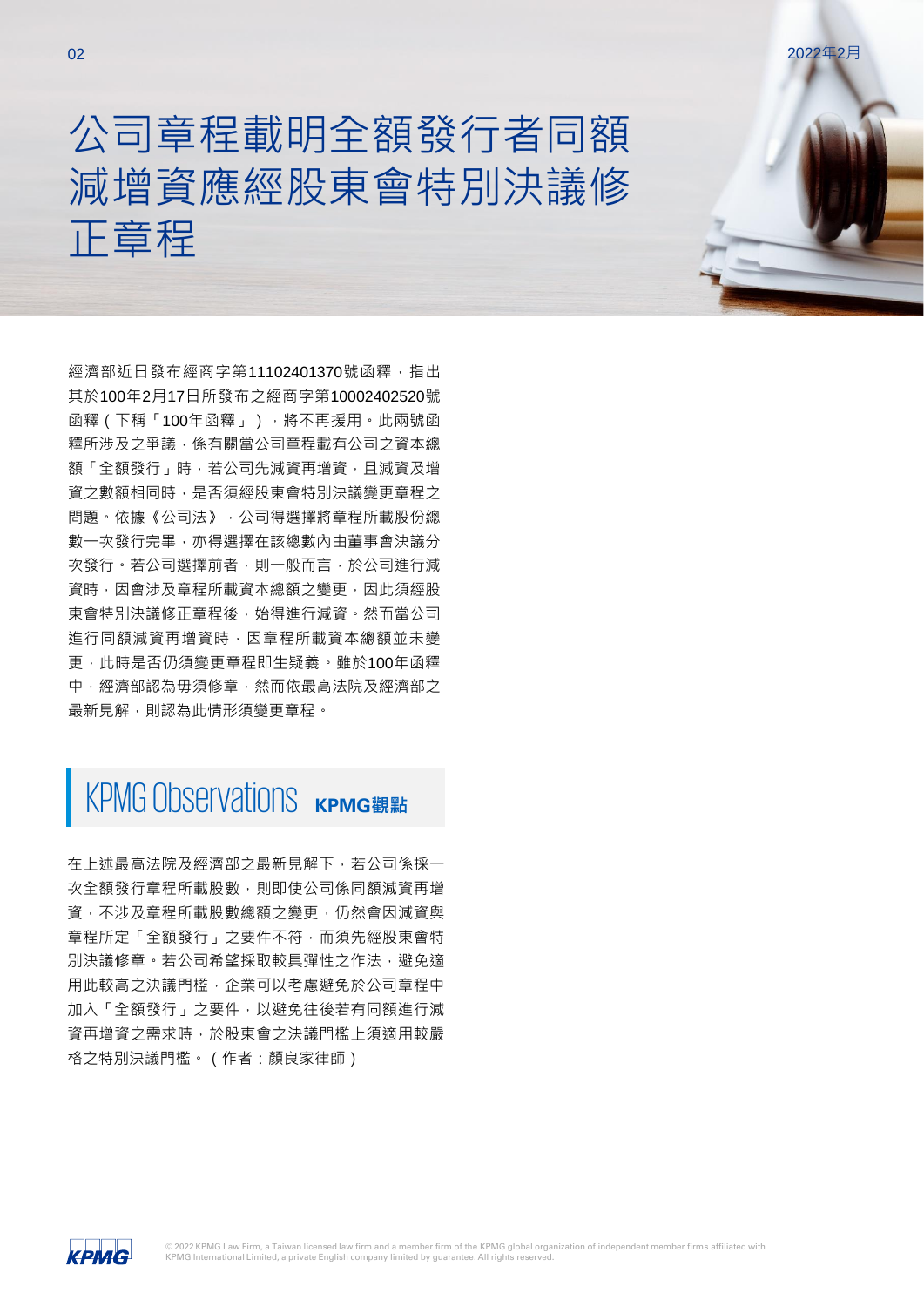### 勞基法修正草案放寬女性夜間 工作之限制並擴大雇主應提供 之措施

《勞基法》關於女性夜間工作之規定,已於去年經司法 院釋字第807號解釋宣告無效,故勞動部近日提出《勞 基法》之修正草案,並已完成草案預告。在此草案中, 仍然保留了關於女性夜間工作之規定,惟將限制之女性 身分範圍限縮於「奸娠或哺乳期間之女工」,日針對分 娩後六個月以上未滿二年之女工設有例外規定。此外, 由於在已失效之條文中,定有雇主須提供夜間工作女性 必要之安全衛生設施,而於《勞基法》草案中,則係將 雇主之此義務,擴大適用至須提供予所有不分性別之夜 間工作勞工。

### KPMG Observations **KPMG** Observations

此次草案之修正,主要係因現行《勞基法》關於女性夜 間工作之規定,違反《憲法》所規範之平等權,而有性 別不平等之疑慮。由此草案之修正方向觀察,雖放寬了 雇主使女性夜間工作之限制,似為雇主對於人力之安排 帶來較大之彈性,惟實際上此修正方向亦使得雇主所應 負之義務增加。在現行條文中,雇主針對夜間工作女性 負有相關義務,而在修正草案中,此些雇主義務將不再 僅針對夜間工作女性,而是對於所有夜間工作之勞工, 雇主均須提供必要安全衛生設施、必要之交通工具、交 通費或宿舍予以協助。於草案經三讀後,雇主將須修正 公司之工作規則,將前述雇主依法應提供之協助措施納 入。此外,由於雇主對於夜間工作勞工所提供之協助事 項須提前通知工會,工會並得將此議題提交勞資會議討 論,因此建議雇主得於草案立法完成前,事先進行相關 規劃。(作者:顏良家律師)

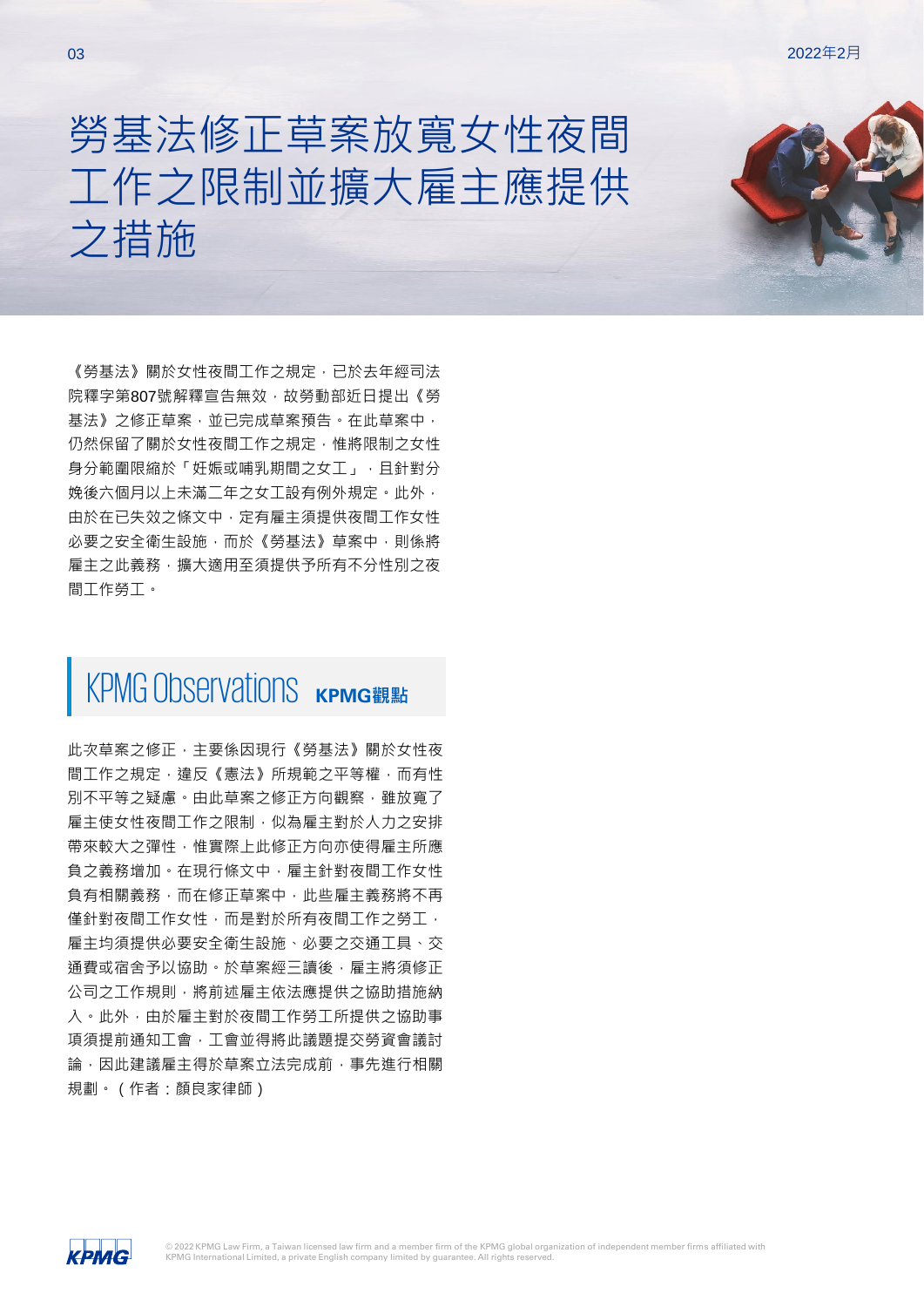## 稅務行事曆

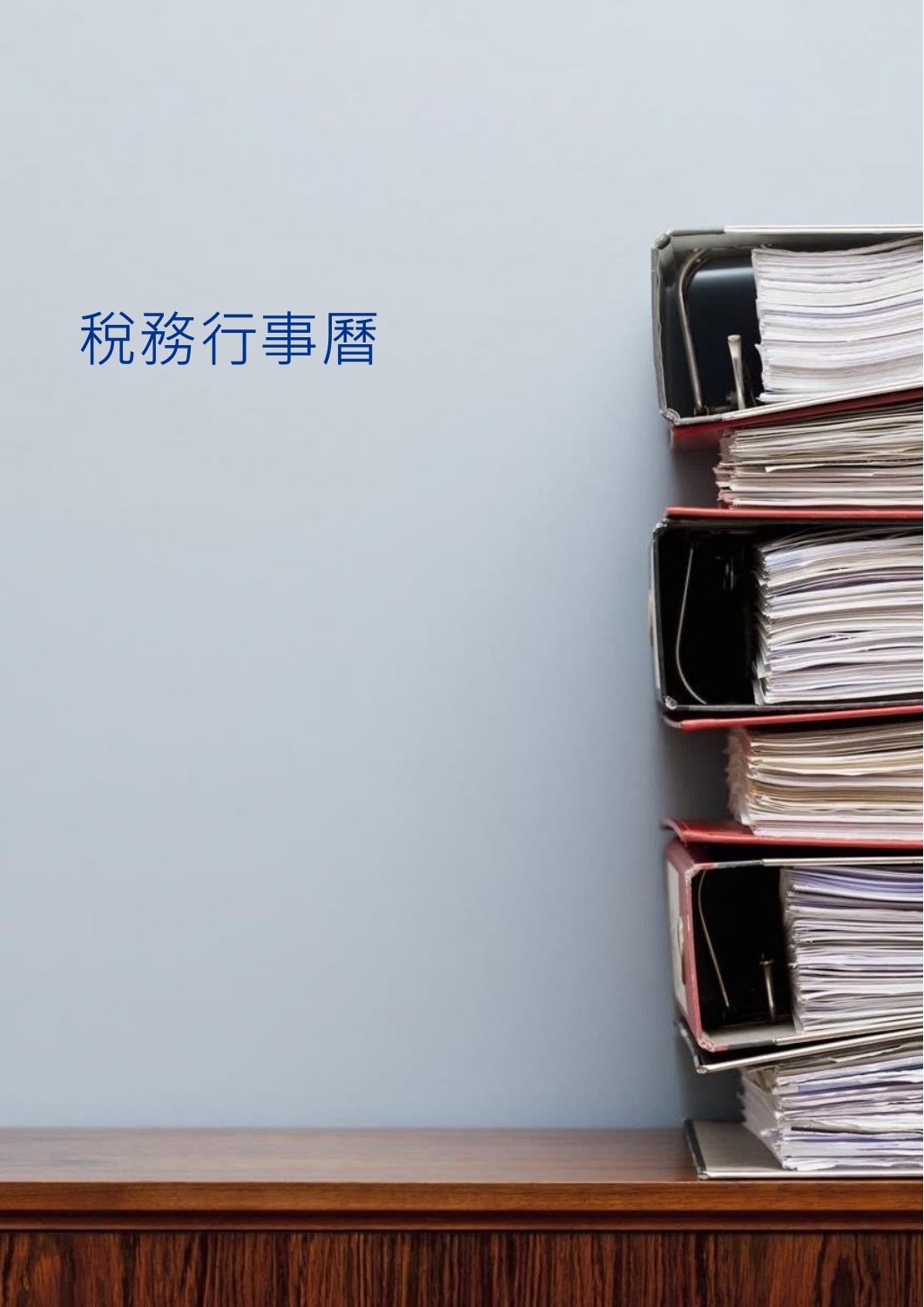### 2022年2月份稅務行事曆

| 申報期限  |       | 辦理事項                                                                                                                         | 稅目       |
|-------|-------|------------------------------------------------------------------------------------------------------------------------------|----------|
| 2月1日  | 2月10日 | 自動報繳娛樂稅代徵人申報繳納上月娛樂稅<br>查定課徵者繳納上月娛樂稅                                                                                          | 娯樂稅      |
| 2月1日  | 2月15日 | 特種貨物及勞務稅產製廠商申報繳納上月份出廠特種貨物之應<br>納稅款                                                                                           | 特種貨物及勞務稅 |
| 2月1日  | 2月15日 | 營業人申報繳納上月份銷售特種勞務之應納稅款                                                                                                        | 特種貨物及勞務稅 |
| 2月1日  | 2月15日 | 貨物稅產製廠商申報繳納上月份出廠貨物之應納稅款                                                                                                      | 貨物稅      |
| 2月1日  | 2月15日 | 菸酒稅產製廠商申報繳納上月份出廠菸酒之應納稅款                                                                                                      | 菸酒稅      |
| 2月1日  | 2月15日 | 核准每月為一期之自動報繳營業人,申報上期營業稅之銷售<br>額,應納或溢付稅額                                                                                      | 營業稅      |
| 2月11日 | 2月21日 | 小規模營業人繳納上年度第四季(10-12月)營業稅。(原申報日<br>為2月10日,因春節假期改訂為同年月11日至20日,2月20日<br>適逢星期日,順延至21日)                                          | 營業稅      |
| 2月15日 | 3月15日 | 1. 申請(撤銷)110年度「不適用稅額試算服務」或「變更郵寄<br>住址」或首次申報者申請稅額試算服務。(書面、財政部電<br>子申報繳稅服務網或財政部稅務入口網)<br>2. 申請110年度綜合所得稅分開提供(或不提供)所得及扣除額<br>資料 | 所得稅      |

38% 31%

© 2022 KPMG Law Firm, a Taiwan licensed law firm and a member firm of the KPMG global organization of independent member firms affiliated with<br>KPMG International Limited, a private English company limited by guarantee. All

KPMG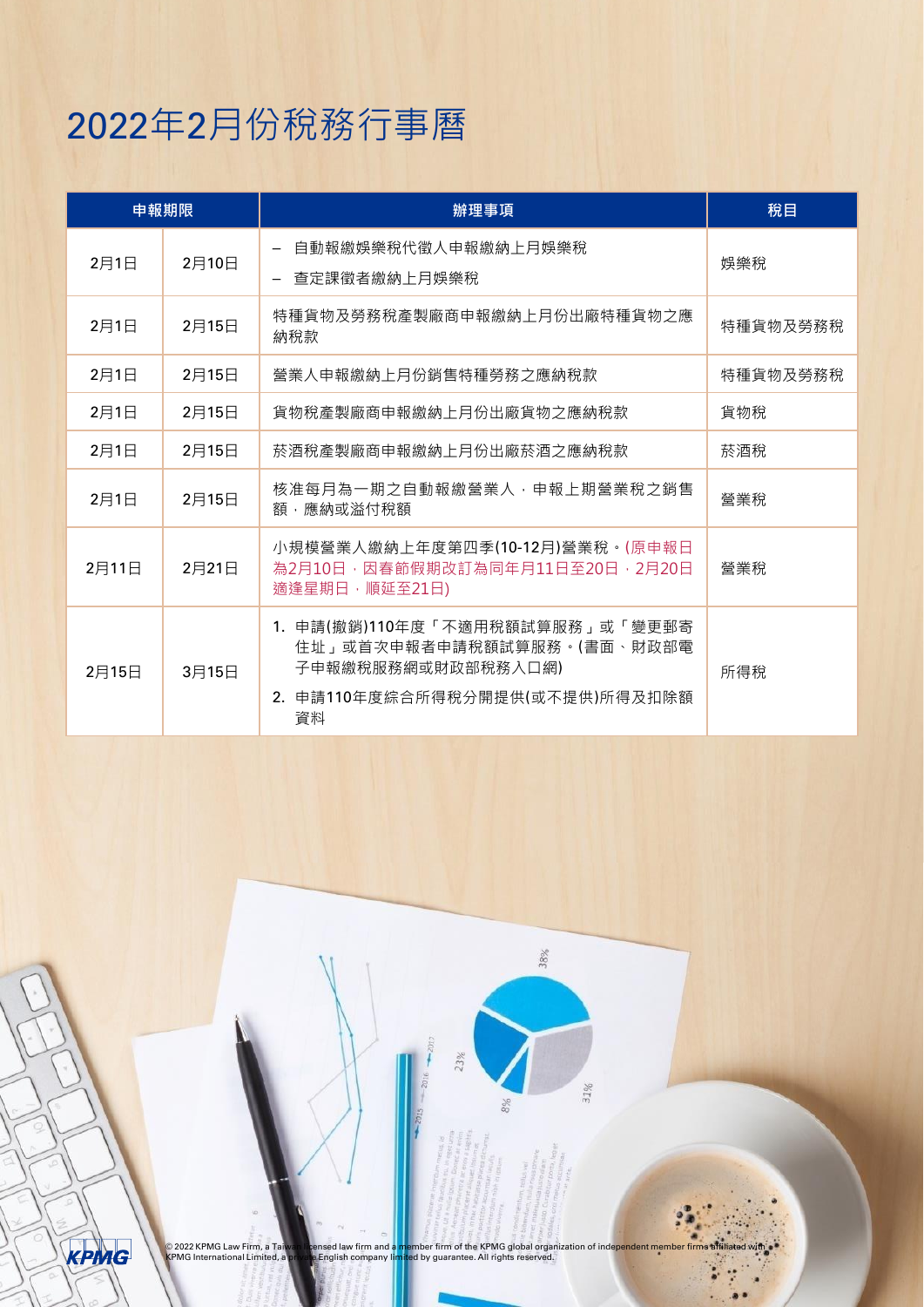### 2022年3月份稅務行事曆

| 申報期限 |       | 辦理事項                                | 稅目       |
|------|-------|-------------------------------------|----------|
| 3月1日 | 3月10日 | 自動報繳娛樂稅代徵人申報繳納上月娛樂稅<br>查定課徵者繳納上月娛樂稅 | 營業稅      |
| 3月1日 | 3月15日 | 核准彙總繳納印花稅之申報與繳納                     | 印花稅      |
| 3月1日 | 3月15日 | 特種貨物及勞務稅產製廠商申報繳納上月份出廠特種貨物之應<br>納稅款  | 特種貨物及勞務稅 |
| 3月1日 | 3月15日 | 營業人申報繳納上月份銷售特種勞務之應納稅款               | 特種貨物及勞務稅 |
| 3月1日 | 3月15日 | 貨物稅產製廠商申報繳納上月份出廠貨物之應納稅款             | 貨物稅      |
| 3月1日 | 3月15日 | 菸酒稅產製廠商申報繳納上月份出廠菸酒之應納稅款             | 菸酒稅      |
| 3月1日 | 3月15日 | 自動報繳營業人,申報上期營業稅之銷售額,應納或溢付稅額         | 營業稅      |

38%

31%

KPMG

© 2022 KPMG Law Firm, a Taiwan licensed law firm and a member firm of the KPMG global organization of independent member firms affiliated with<br>KPMG International Limited, a private English company limited by guarantee. All